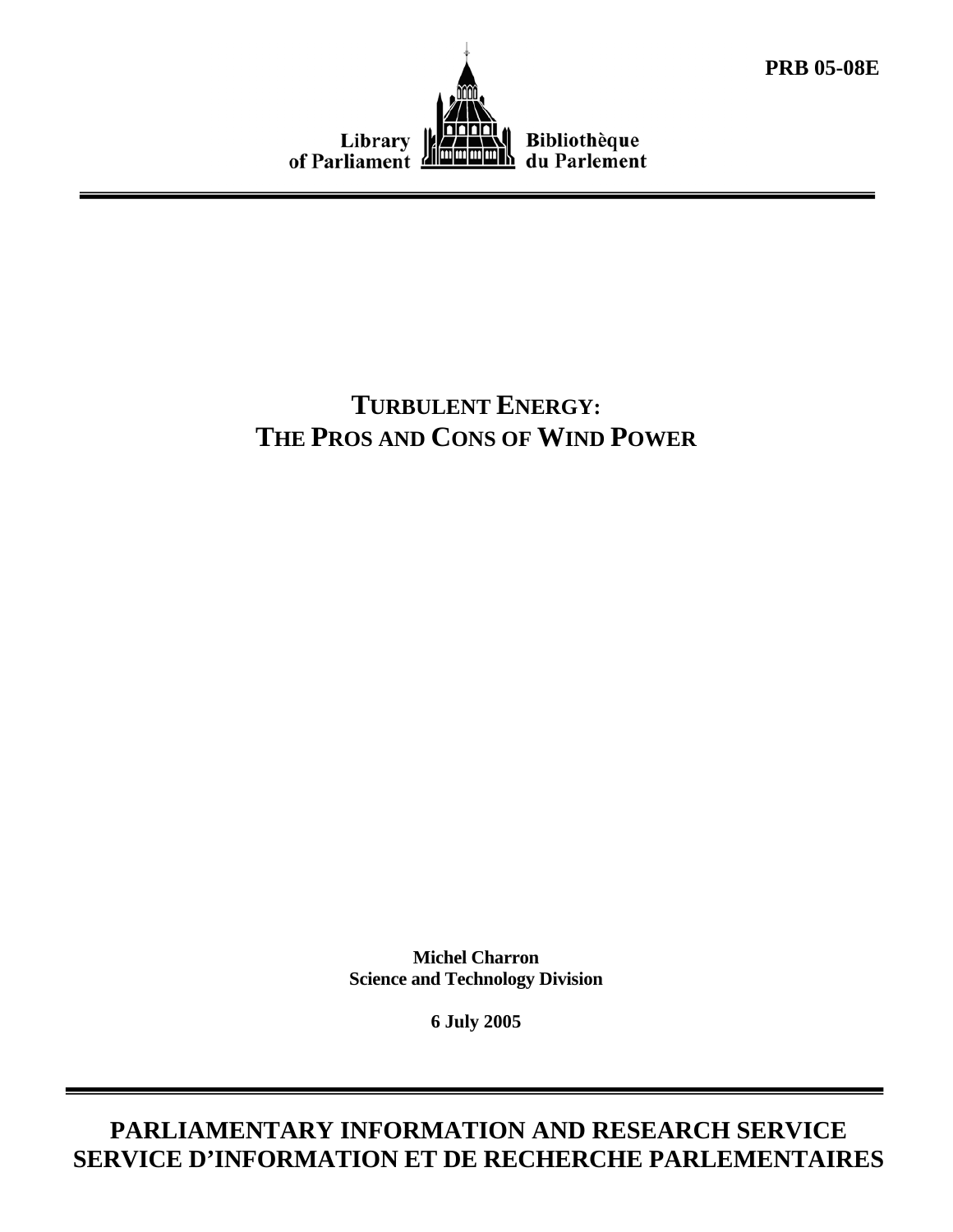**The Parliamentary Information and Research Service of the Library of Parliament works exclusively for Parliament, conducting research and providing information for Committees and Members of the Senate and the House of Commons. This service is extended without partisan bias in such forms as Reports, Background Papers and Issue Reviews. Analysts in the Service are also available for personal consultation in their respective fields of expertise.** 

> **CE DOCUMENT EST AUSSI PUBLIÉ EN FRANÇAIS**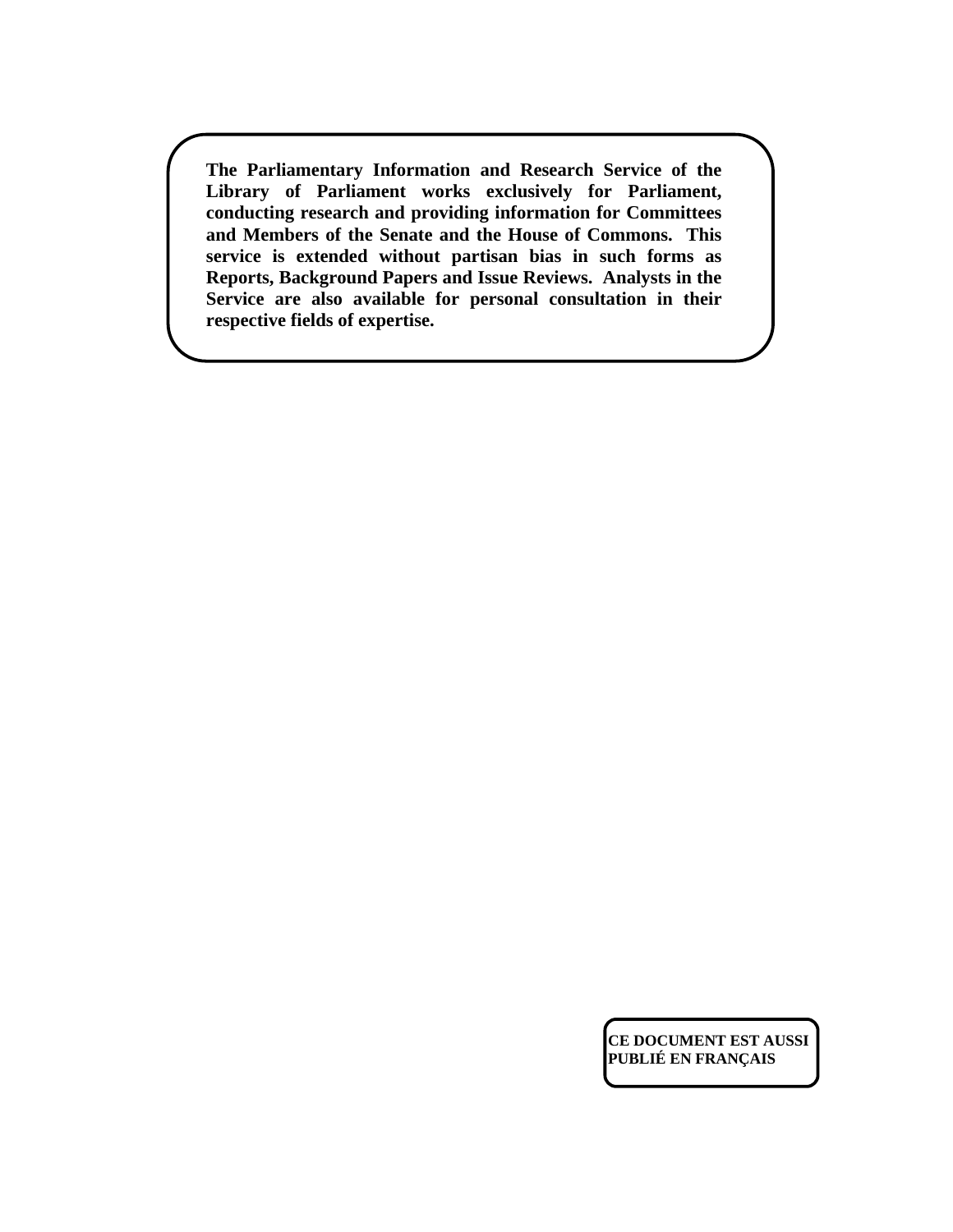# TABLE OF CONTENTS

Page

|    | 2              |
|----|----------------|
|    | 3              |
|    | $\overline{4}$ |
|    | 6              |
|    | 6              |
|    | 6              |
| C. | 8              |
|    | 10             |
|    | 12             |
|    | 13             |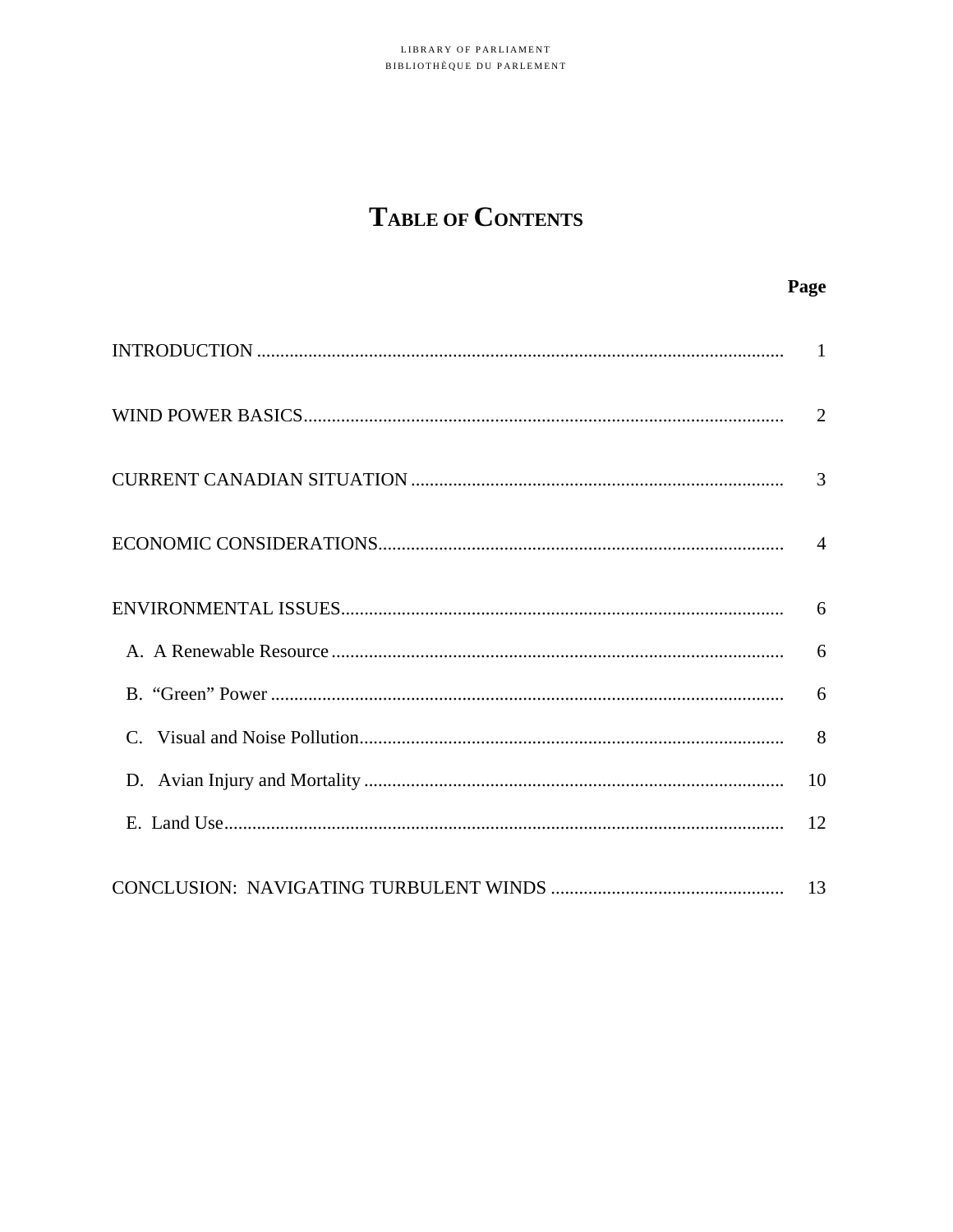

# LIBRARY OF PARLIAMENT **BIBLIOTHÈQUE DU PARLEMENT**

## **TURBULENT ENERGY: THE PROS AND CONS OF WIND POWER**

# **INTRODUCTION**

<u>.</u>

Wind power is the fastest-growing source of electricity in the world, $^{(1)}$  and is expected by many to become the leading energy alternative to fossil fuels.<sup>(2)</sup> As part of its efforts to meet Canada's Kyoto commitment for the reduction of greenhouse gases (GHGs), the federal government is strongly promoting alternative and renewable energies, chiefly wind power.<sup>(3)</sup> Many provincial and territorial governments are doing the same. The 2001 federal budget created the Wind Power Production Incentive (WPPI), which Budget 2005 increased to \$200 million over five years.

Wind-driven electricity production is not a new technology. The industry is now using third-generation modern turbines, and improved materials and control systems are increasing the efficiency of wind farming. In Denmark, wind power accounts for 20% of the electricity consumed, and in some parts of Germany it contributes as much as 50% to total electricity production – statistics that make it difficult to think of wind as an "alternative" energy in these countries.

Wind power undoubtedly owes part of its leadership position among alternative energies, and its favour with governments and other regulators, to successful promotion and

<sup>(1)</sup> According to the Canadian Wind Energy Association (CanWEA) (http://www.canwea.ca).

<sup>(2)</sup> Robert L. Bradley Jr., *Renewable Energy: Not Cheap, Not "Green*,*"* Cato Policy Analysis No. 280, Cato Institute, Washington, 12 August 1997, p. 2.

<sup>(3)</sup> In *Moving Forward on Climate Change: A Plan for Honouring our Kyoto Commitment*, the federal government proposes \$600 million in direct incentives for alternative energy. Canada ratified the Kyoto Protocol on 12 December 2002, thereby pledging to reduce average annual GHG emissions for the period 2008 to 2012 to approximately 560 Megatonnes (Mt) of  $CO<sub>2</sub>$  equivalent, or 6% below 1990 levels. Since 1990, Canada's economy, with which GHG emissions are correlated, has grown at a faster rate than expected so that, rather than declining, the country's GHG emissions are more than 20% above 1990 levels. As a result, the Government of Canada now estimates that in order to achieve its 560 Mt target, the country will have to reduce its annual GHG emissions by more than 280 Mt for a reporting period that begins in less than three years.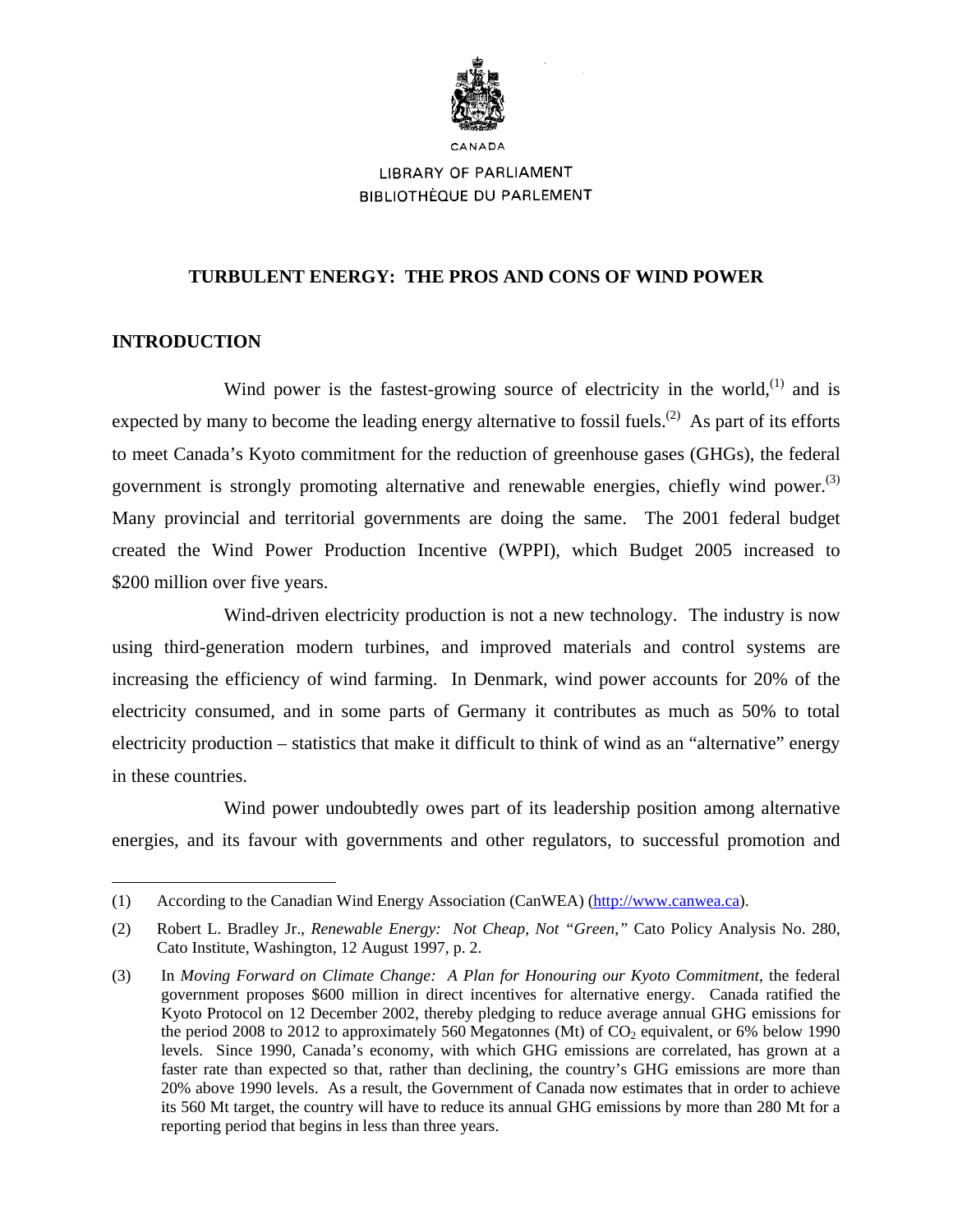marketing of its merits. In fact, it is often touted in the media, by governments, the wind industry and many environmental groups as a near-panacea for current world energy and global climate-change problems.

Wind power has its critics, but their arguments do not seem to get the same media or government attention as those of wind power proponents. While many of the detractors are motivated by evident economic or political considerations, this is not always the case. Regardless, the arguments they present serve to highlight that wind power is not without its challenges. Perhaps one of the most surprising developments in the debate is the large rift that has developed over wind power within the environmental community itself. Renowned environmentalist David Suzuki drew both praise and ire for an opinion piece in which he acknowledged the validity of many of the anti-wind arguments but urged people to look beyond the problems to the greater good of fighting climate change.<sup> $(4)$ </sup> In Suzuki's words:

> Climate change … cannot be solved through good intentions. It will take a radical change in the way we produce and consume energy … But first we must accept that all forms of energy have associated costs … We can't shout about global warming and then shout even louder about the "dangers" of windmills.

It is clear that wind power must be part of the solution to the challenges of climate change and energy demands; but, as with all forms of electricity generation, wind power too has its drawbacks.

#### **WIND POWER BASICS**

1

Wind contains kinetic energy that wind turbines capture and convert to electricity. Wind turbines have a *nameplate capacity*, which is the amount of electricity a turbine can generate were it to operate continuously and at full capacity. In fact, however, even an ideal turbine captures only about 60% of the total energy available in the wind and there are other losses, through friction and electrical resistance for example.<sup> $(5)$ </sup> Since wind turbines do not

<sup>(4)</sup> David Suzuki, "The Beauty of Wind Farms," *New Scientist*, Issue 2495, 16 April 2005, p. 20.

<sup>(5)</sup> Since the turbine actually slows the wind passing through it, the more energy it harvests, the slower the wind. Capturing 100% of the energy would stop the wind and the movement of the blades. This is known as Betz' law.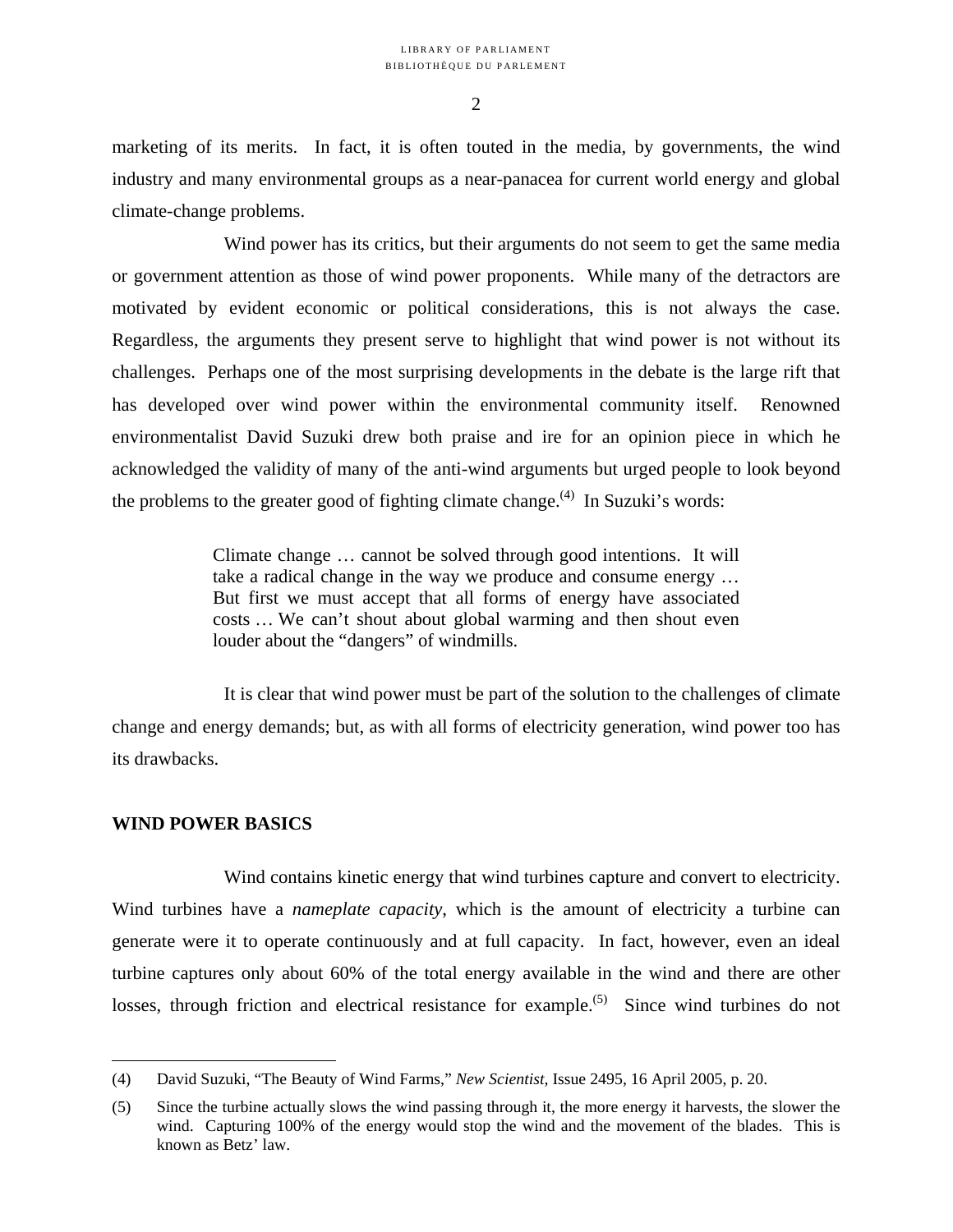operate at full capacity all of the time, a *capacity factor* is used to express operational efficiency. A turbine's capacity factor depends on many things – some inherent to the turbine design, such as cut-in and cut-out wind speeds, and many others related to the nature of the wind and "siting" of the turbines at a particular installation.

Developers of wind power projects have been known to claim average efficiency ratings or capacity factors of 35% or more for land-based projects. Typical capacity factors of operational turbines, however, are  $20\%$  to  $30\%$  on land and  $35\%$  or more offshore.<sup>(6)</sup> It is important to note that the lower capacity factor of a wind turbine relative to other forms of generation is a matter of economical design.<sup> $(7)$ </sup> Wind turbines can be made with a capacity factor of 60% to 80% by using a very large rotor and a very small generator, but these would produce very little electricity. Operators look to minimize the cost per unit of electricity generated by using a larger generator that requires stronger winds and accepting that the capacity factor will be lower as a result.  $(8)$ 

#### **CURRENT CANADIAN SITUATION**

 $\overline{a}$ 

Hydro power provides over 60% of Canadian electricity, with nuclear, coal and natural gas contributing some 35% to the total, and wind power generating just  $0.2\%$ .<sup>(9)</sup> In 2004, Canada produced 567.6 terawatt-hours  $(TWh)^{(10)}$  of electricity, imported 29 TWh, and exported 34 TWh. Domestic consumption was approximately  $562.6$  TWh.<sup>(11)</sup> The same year there was 450 megawatts (MW) of nameplate wind power capacity in Canada, which generated approximately 1.2 TWh of electricity. In 2003, the generation of electricity in Canada released 134 Mt of  $CO<sub>2</sub>$  equivalent to the atmosphere.

<sup>(6)</sup> Danish Wind Industry Association, *Annual Energy Output from a Wind Turbine*, Copenhagen, updated 19 September 2003 (http://www.windpower.org/en/tour/wres/annu.htm).

<sup>(7)</sup> Natural gas and nuclear facilities typically have capacity factors in the range of 60% to 80%.

<sup>(8)</sup> American Wind Energy Association, *wind web tutorial*, "Wind energy basics" (http://www.awea.org/faq/tutorial/wwt\_basics.html#What%20is%20capacity%20factor).

<sup>(9)</sup> According to CanWEA, "other sources" (likely biomass, biogas, solar, and tidal) contribute some 3.8% to the total electricity produced in Canada.

<sup>(10)</sup> A terawatt-hour is a trillion (1,000,000,000,000) watt-hours. A 100-watt bulb lit for one hour requires 100 watt-hours of electricity.

<sup>(11)</sup> Statistics Canada, *Energy Statistics Handbook: Fourth Quarter 2004*, Cat. No. 57-601-XIE, Ottawa, May 2005.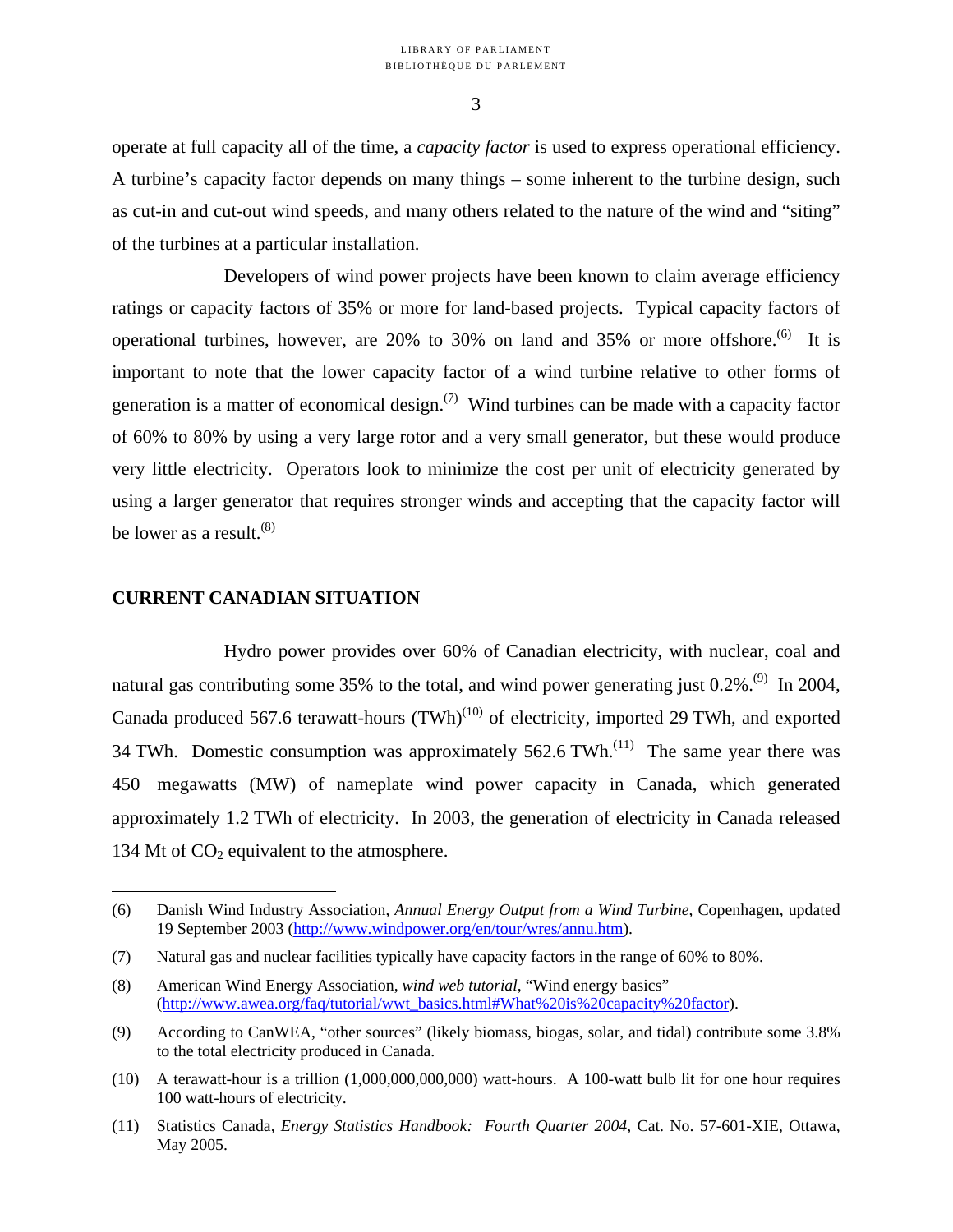As of June 2005, the total nameplate wind power generating capacity in Canada was 471 MW, excluding small-scale (300 W to 300 kW) or personal generators.<sup>(12)</sup> Through the WPPI, the federal government hopes to see Canada's commissioned wind power capacity increase to 4,000 MW by 2010.<sup>(13)</sup>

### **ECONOMIC CONSIDERATIONS**

1

According to the United States Federal Energy Regulatory Commission, the capital cost of installing wind energy systems has decreased since the early 1980s, from over US\$2,000/kW to the current level of approximately US\$800 to US\$1,100/kW.<sup>(14)</sup> Capital costs depend on many factors, including the size of the installation, the accessibility of the site, the chosen technologies, and the cost of supporting infrastructure. The strength of the wind resource and a well-matched system design are also important in determining installation costs, as these elements determine the capacity factor. Since the majority of installation costs for wind power are fixed costs, increased output (capacity factor and/or number of turbines) directly lowers the per-unit cost. CanWEA estimates the cost of generating electricity from wind at approximately \$0.06 to \$0.12 per kW/h without subsidy.<sup>(15)</sup> A recent report for Hydro Quebec suggests that the CanWEA estimate is in line with other reported costs, particularly from the United States.<sup>(16)</sup>

Developers of the proposed Nai Kun offshore wind farm, a 700-MW wind power project proposed for the Hecate Strait between Haida Gwaii and Prince Rupert on Canada's west coast, claim that the electricity generated by their state-of-the-art facility will cost the same as that generated by a modern natural-gas-fired plant. Despite this claim and the decreasing cost of wind power, traditional sources of electricity generally have lower production costs, at least in North America (with the possible exception of nuclear power). The federal government

<sup>(12)</sup> CanWEA estimates that there are between 2,200 and 2,500 of these small units in use in Canada with an estimated combined capacity of 1.8 to 4.5 MW (http://www.smallwindenergy.ca/en/Overview/SmallWindCanada.html).

<sup>(13)</sup> The WPPI provides direct financial support to wind power developers and operators in an amount ranging from 0.8 to 1.2 cents per kW/h.

<sup>(14)</sup> Federal Energy Regulatory Commission, *Assessing the State of Wind Energy in Wholesale Interstate Markets*, FERC Staff Briefing Paper: Docket No. AD04-13-000, Washington, 22 November 2004, p. 15.

<sup>(15)</sup> CanWEA, *Frequently Asked Questions on Wind Energy,* "Wind Energy Economics" (http://www.canwea.ca/en/faq.html#economics).

<sup>(16)</sup> Merrimack Energy Group, Inc., *The Competitive Cost of Wind Power*, prepared for Hydro Quebec Distribution, Request R-3569-2005, Montréal, April 2005, p. 2 (http://www.hydroquebec.com/distribution/fr/marchequebecois/requete/hqd-02\_doc04.pdf).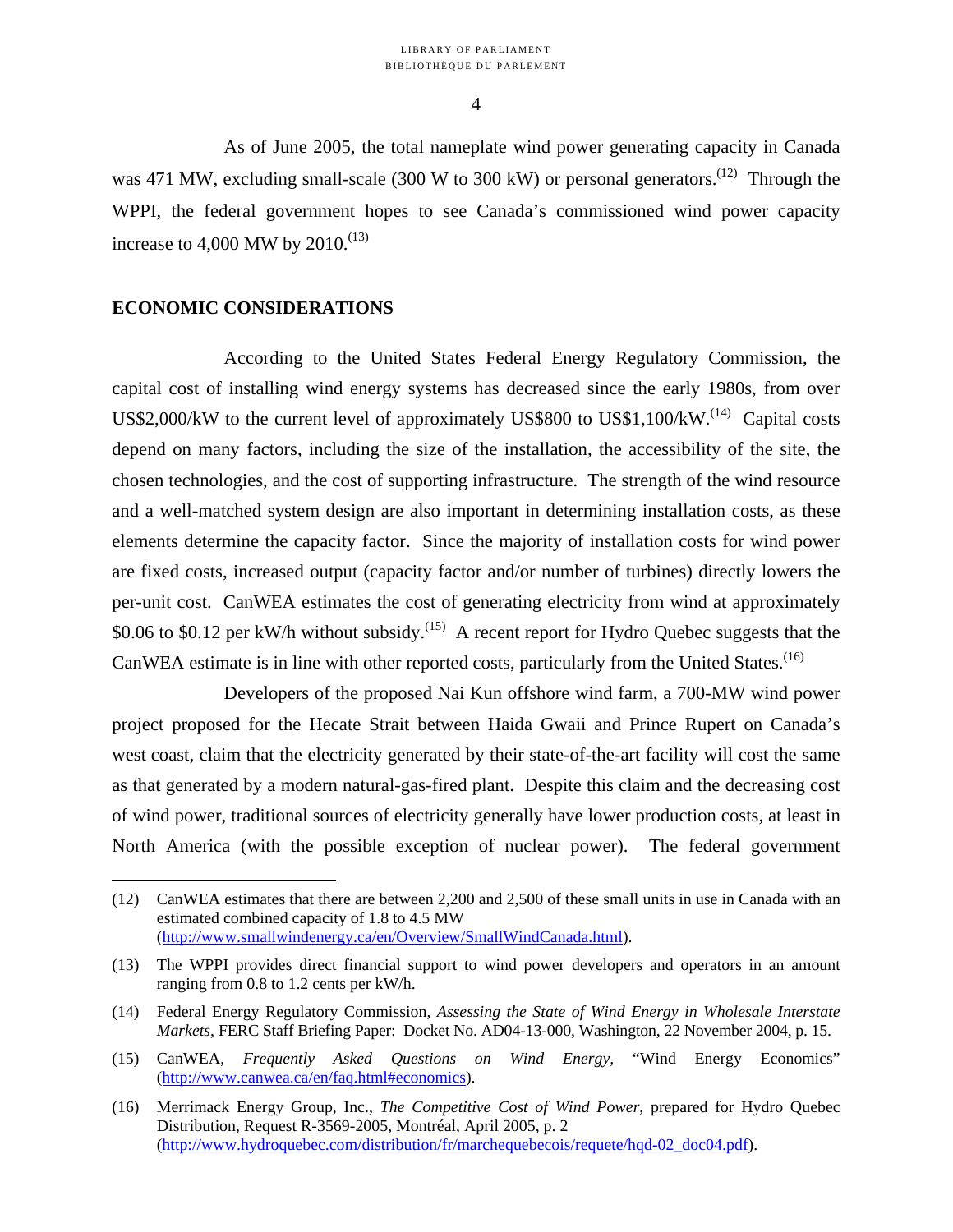estimates that the amount of incentive provided through the WPPI is approximately half of "the current estimated cost premium for wind energy in Canada for facilities with good wind sources." $(17)$  This economic reality, coupled with a North American over-production of electricity in the early to mid-1990s, provided strong arguments against wind power.<sup> $(18)$ </sup> However, as rotating power failures and brown-outs in the late 1990s and early 2000s have shown, there is now a potential North American shortage of electricity. With governments in some jurisdictions regulating air emissions in a way that greatly limits the output from coal-fired plants, or even results in the closure of some of those plants, and with many nuclear facilities nearing the end of their service life, the possibility of a serious shortage is growing.<sup> $(19)$ </sup>

In some proposals and marketing materials, wind power producers have presented production costs that are made possible only because of government subsidies. These subsidies are both direct, such as the federal WPPI (0.8 cent to 1.2 cents per kW/h), and indirect, such as the Greening Government program, which includes a proposal to purchase 20% of the federal government's energy from renewable sources (regardless of cost). The Nai Kun developers' comparison of their proposed facility's electricity prices to gas-generated electricity prices, for example, includes a subsidy of 1 cent per kW/h from the WPPI and 0.5 cent per MWh for the sale of "green credits" for reduced  $CO_2$  emissions.<sup>(20)</sup> Wind power opponents claim that these lowered costs make wind proposals seem more attractive and feasible than they truly are.

Proponents of wind power have also been accused of presenting costs based on unrealistic capacity factors. For example, a current offshore wind farm proposal predicts that the facility will operate with a 47% capacity factor – well above the 35% capacity factor that the Danish wind energy industry claims to be typical for offshore farms. Suspect capacity factor claims can be easily identified, though, since wind industry associations promote realistic capacity factors. For land-based turbines, the Danish association claims typical capacity factors of 20% to 30%; CanWEA estimates 30%; and the American Wind Energy Association between 25% and 40%. These capacity factors, though much lower than for a typical thermal plant, are intentional and economically efficient, as discussed previously.

<sup>(17)</sup> Natural Resources Canada, "Wind Power Production Incentive (WPPI)," *The Canadian Renewable Energy Network (CanREN)*, updated 6 April 2005 (http://www.canren.gc.ca/programs/index.asp?CaId=107&PgId=622).

<sup>(18)</sup> Bradley (1997).

<sup>(19)</sup> For example, the Government of Ontario recently had to postpone the scheduled closing of the remaining coal-fired plants in the province, due mainly to a lack of alternative generating capacity.

<sup>(20)</sup> Based on emission reductions from a wind power facility as compared to a combined-cycle gas turbine, and a price of US\$10 per tonne for  $CO<sub>2</sub>$  credits.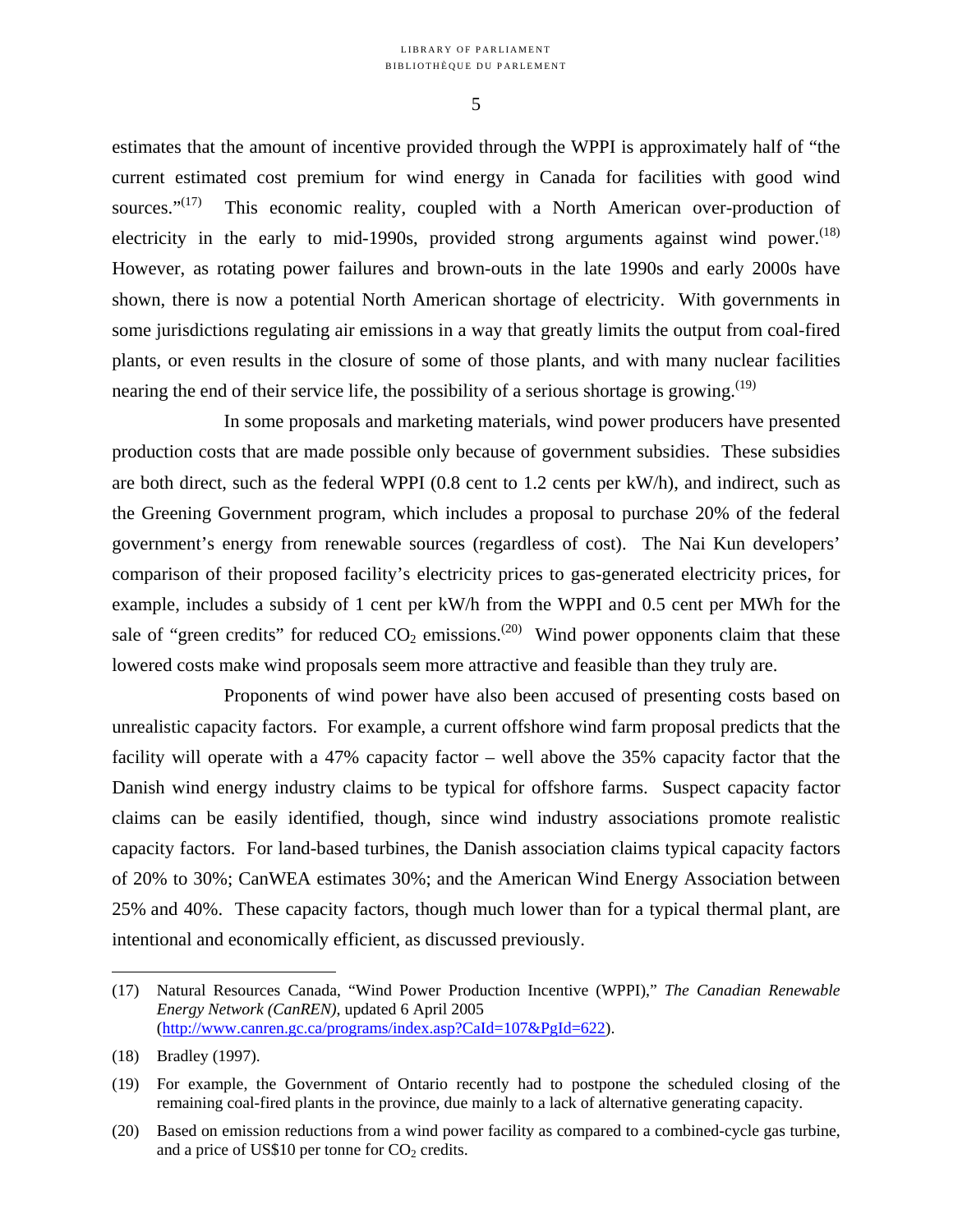#### **ENVIRONMENTAL ISSUES**

#### **A. A Renewable Resource**

Wind is a renewable resource in that it is generated, at the global scale, by the sun. The number of places in Canada and throughout the world where there is enough wind on a consistent basis to "harvest" is limited. Nevertheless, the Canadian Wind Energy Association (CanWEA) states that the capacity exists to generate up to 20% of the country's electricity with wind, and it is currently promoting investment in wind energy with a goal of achieving 10,000 MW of capacity by 2010. (This target includes the 4,000 MW expected under the WPPI.) Recent research indicates that, globally, there is sufficient exploitable wind resource to meet current global electricity demand several times over.<sup>(21)</sup>

While wind may be an endless power supply, it is also intermittent, which means that generation is not continuous or on demand. As a result, wind power systems typically cannot be used to ensure that baseload requirements will be met. Wind power must be used in conjunction with other power sources such as thermal, hydroelectric or nuclear. The Vice President of Sustainable Development for TransAlta has stated that wind power will never replace traditional sources of electricity, but rather will complement them.<sup> $(22)$ </sup> Some argue that intermittency could be addressed by integrating a large number of wind power facilities over great geographic areas. The logic is that such a grid would always be receiving power from at least some of its generators.

A final limitation of the wind resource is that turbines slow the wind and increase its turbulence as they extract its power. This reduction in wind speed limits the density of turbines in a wind farm setting, as it is inefficient to place one turbine in the wind-shadow of another.

#### **B. "Green" Power**

1

Perhaps the biggest and best-known advantage of wind turbines is that their operation is emissions-free. This means that the turbines generate electricity without creating or

<sup>(21)</sup> C. L. Archer and M. Z. Jacobson, "Evaluation of Global Wind Power," *Journal of Geophysical Research – Atmosphere*, 2005, accepted for publication.

<sup>(22)</sup> Bob Page, "Winds of Change: Why would a perfectly respectable power company like TransAlta invest in wind power? Because it makes environmental and economic sense," *National Post* [Toronto], 8 November 2002, p. FP 11.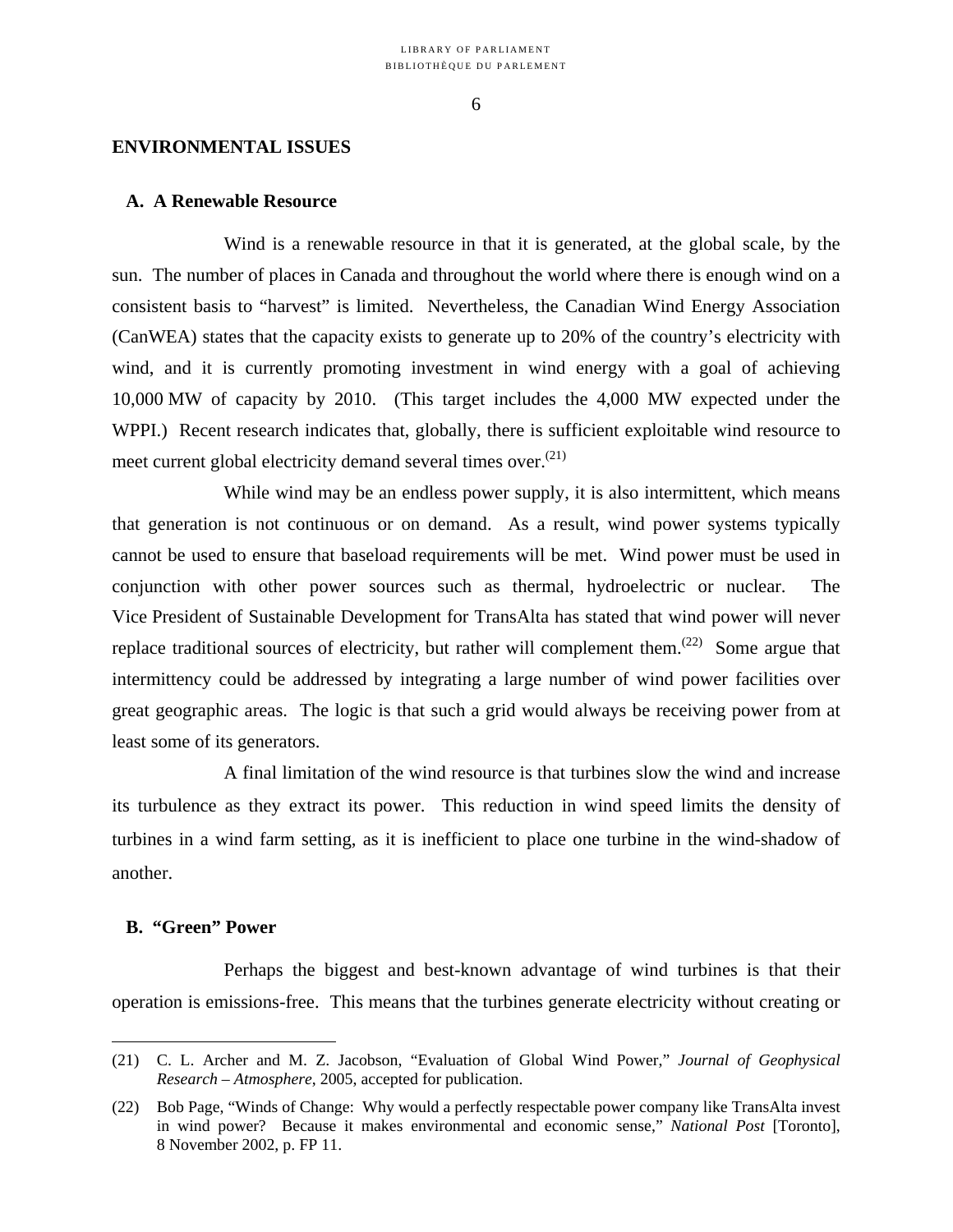emitting to the atmosphere any greenhouse gases, smog-generating pollutants, airborne toxic substances such as mercury, or acid-rain precursors. Therefore, their operation does not contribute to enhanced global warming or to air-quality-related health issues. However, emissions-free operation should not be taken to mean that harnessing wind power is entirely pollution-free.<sup> $(23)$ </sup> The operation and maintenance of turbines, as with any electrical generation system, requires large volumes of lubricants, degreasers, and fluids for transformers. As wind farms are typically constructed in rural or limited-infrastructure areas, these potentially polluting substances require transportation to and from the installation and likely on-site storage. Releases are inevitable.

While the operation of wind turbines is emissions-free, the manufacture of the blades, towers, generators, etc., remains an energy-intensive industrial activity that some argue should be considered when assessing the environmental impact of a new wind power facility. Similarly, some feel that the emissions from any supplementary fossil-fuel use required to ensure reliable power generation, given the intermittency of wind power, should also be taken into account.

Pollution produced during the manufacture and installation of turbines and their infrastructure is their main environmental effect on a life-cycle basis, and this point is used by wind power opponents to underline that the electricity is not truly emissions-free.<sup> $(24)$ </sup> However, the studies summarized in a European Commission project<sup>(25)</sup> show that the construction of coal-fired power plants is similarly costly to the environment and human health. In the case of the latter power systems, though, the impacts of plant manufacture are minimal when compared to the operational and resource extraction impacts. A fair comparison between power sources would require that the same life-cycle components be considered for all. In 1999, the pan-European power company Vattenfall published a life-cycle analysis including plant construction costs for all its current and potential sources of electricity.<sup> $(26)$ </sup> The report indicates

<sup>(23)</sup> CanWEA claims that "Wind energy is 100% pollution free …" in *A powerful Choice* (http://www.canwea.ca/downloads/en/PDFS/CanWEA\_brochure.pdf).

<sup>(24)</sup> International Council for Local Environmental Initiatives (ICLEI), *FAQs about Wind Power* (http://www.greenpowergovs.org/wind/FAQs.html).

<sup>(25)</sup> The ExternE: Externalities of Energy project of the European Commission was the first comprehensive attempt to evaluate the external costs associated with a range of different fuel cycles (http://externe.jrc.es/index.html).

<sup>(26)</sup> *Vattenfall's Life Cycle Studies of Electricity*, Vattenfall AB, Stockholm, 1999 (http://www.sylvatica.com/lcaeng.pdf).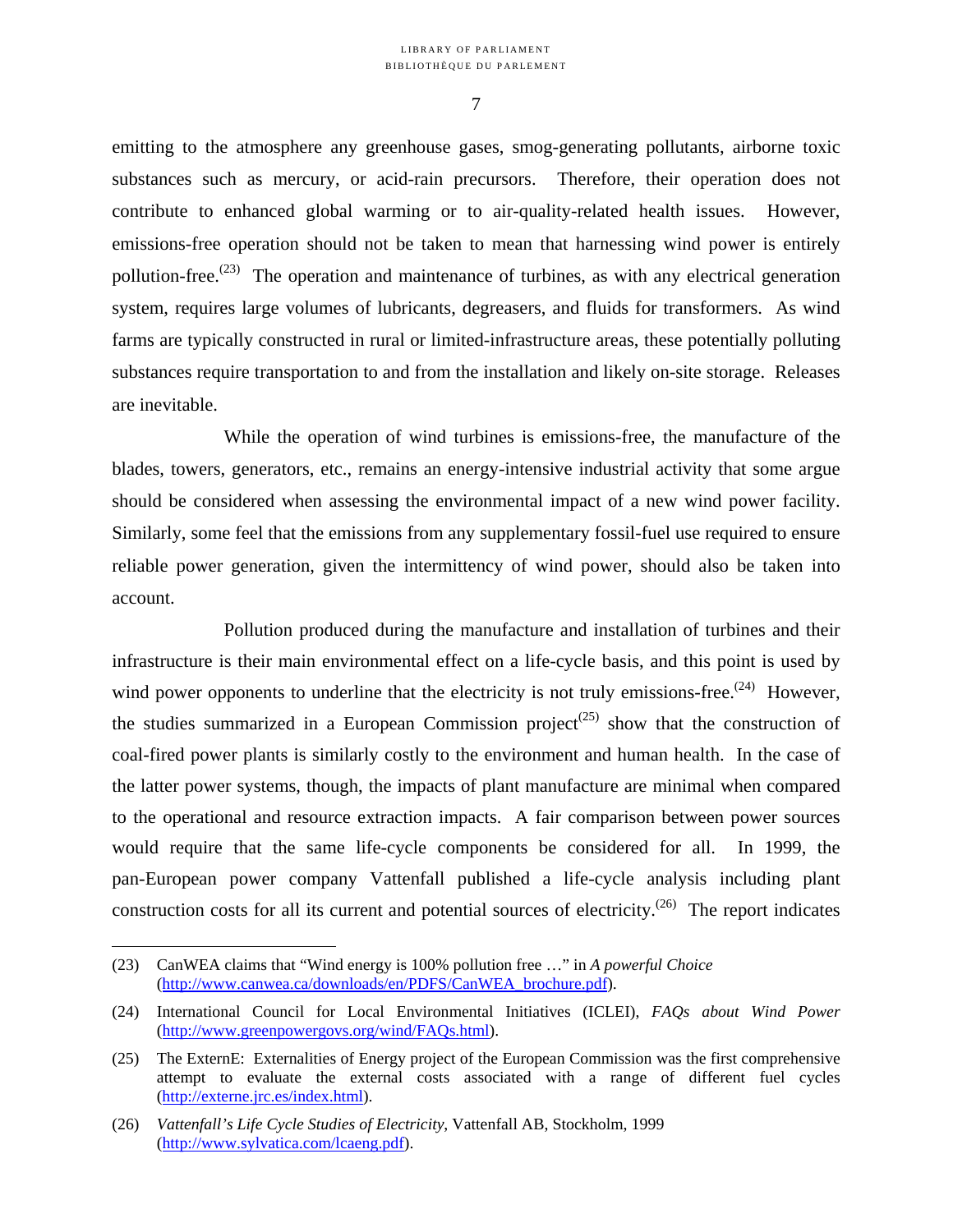that the construction of a gas turbine plant has a similar environmental impact per kWh of electricity produced as a wind farm, and that the construction of a nuclear facility is even more damaging.<sup> $(27)$ </sup> The report's findings show that for all power sources except hydro, solar and wind, fuel production and plant operation are the major sources of environmental impact; in most cases, these dwarf the effects of plant construction.

Finally, computer models of very large wind farms indicate that they could modify local climate.<sup>(28)</sup> Wind farms could increase the mixing of air at turbine height (e.g., 80 m) with air at the surface. The temperature, wind speed, and moisture content of these layers can be quite different, especially in the early morning hours, and mixing will blend them. This could result in increased evaporation and higher daily minimum temperatures near the surface.

#### **C. Visual and Noise Pollution**

Visual and noise pollution are two of the most significant problems associated with wind power, and have drawn criticism even within the environmental community. In order for wind power production to be economically viable, relatively large wind farms are needed. However, a cluster of dozens or even hundreds of wind turbines reaching 50 to 90 metres into the sky is visible from great distances – especially given that the necessary wind resources are often found in areas that are open and relatively flat. Viewed from a distance, a collection of turbines may interrupt a vista otherwise devoid of any industrial structures. Viewed from close, the turbines are a towering and dominating presence. Even renowned environmental activist David Suzuki tacitly acknowledged that some will find wind turbines visually offensive when he encouraged people to see beyond aesthetics to the greater good of emissions-free electricity.<sup>(29)</sup>

The mechanical operations of a modern wind turbine are virtually silent. Turbines generate noise, however, as the spinning blades move through the air. Proponents of wind power argue that modern turbines are designed to minimize noise pollution and that a normal conversation is possible at the base of an operating turbine. The French wind power company La Française d'Eoliennes claims that the noise level 150 metres from modern turbines

<sup>(27)</sup> With respect to  $CO_2$ ,  $SO_x$  and  $NO_x$  emissions.

<sup>(28)</sup> Sid Perkins, "Change in the Weather? Wind farms might affect local climates," *Science News*, Vol. 166, No. 16, 2004, p. 246 (http://www.sciencenews.org/articles/20041016/fob7.asp).

<sup>(29)</sup> Dawn Walton, "Alberta's Wind-power Fight Buffets David Suzuki," *The Globe and Mail* [Toronto], 29 April 2005, p. A1.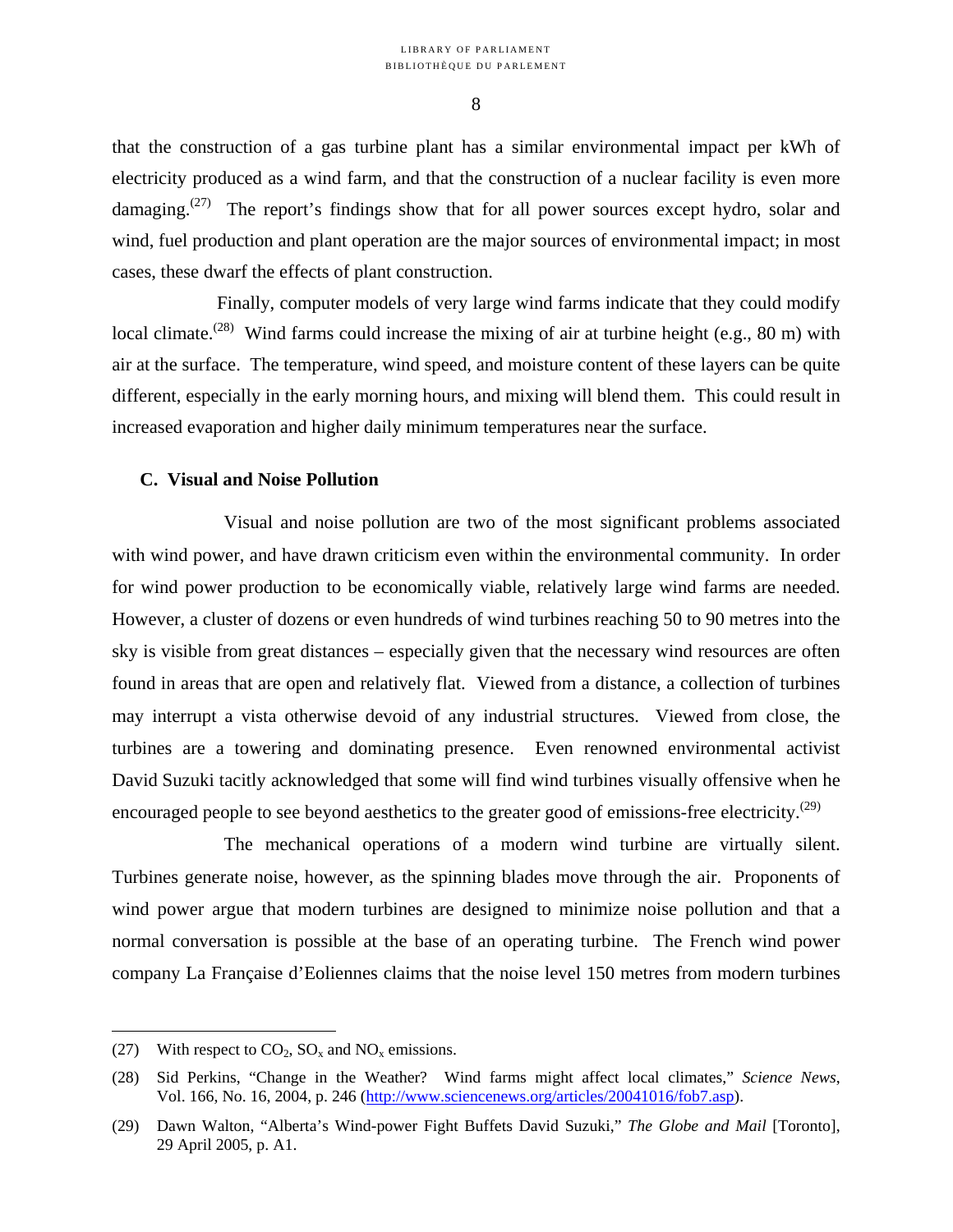is only 50 decibels (dB), similar to the background noise in a household.<sup>(30)</sup> The Danish wind power industry claims that its current systems generate only 65 dB right at the base of the turbine. It also argues that at wind speeds of 8 metres per second or more, discussions about sound emissions from modern wind turbines may be purely theoretical since background noise (e.g., wind in leaves, masts, tall grasses) will likely mask any turbine noise.(31)

Two types of noise are generated by the turbines: ultra-low-frequency or infrasound; and audible, though typically low-frequency, sound. Because the noise is low and in some cases pulsing,  $(32)$  it may in fact be more noticeable indoors, because buildings can act as resonators for the sound and people may feel the low-frequency sound as much as they hear it.<sup> $(33)$ </sup> There have been claims that low-frequency sound generated by wind turbines can cause mental anguish and sleep deprivation in those exposed to it for extended periods. Neither of the two reports typically cited for this argument, however, actually suggests that noise from wind power is sufficient to cause these problems. In fact, one of the authors has gone as far as to speak out publicly against the use of his findings as an argument against wind farms.<sup>(34)</sup>

While it is not certain whether noise from wind farms causes mental or physical health problems, there is evidence that both the visual and noise pollution do have an economic impact in the form of lowered property values. Estimates from Australia, the United Kingdom, and the Netherlands all suggest that property value may be decreased by 30% by the visible presence of wind turbines. In countering these arguments, wind power advocates typically cite a 2003 study published by the Renewable Energy Policy Project<sup> $(35)$ </sup> and a second study done for

<sup>(30)</sup> A refrigerator alone can generate 50 dB, while a quiet office or library typically has a background noise level of about 40 dB. Continued exposure to noise at 85 dB can cause hearing loss.

<sup>(31)</sup> Danish Wind Industry Association, *Sound from Wind Turbines*, Copenhagen, updated 19 September 2003 (http://www.windpower.org/en/tour/env/sound.htm).

<sup>(32)</sup> Turbines with rotors upwind of the tower virtually never create pulsing sound.

<sup>(33)</sup> Neil Kelley, "Is Low Frequency Noise a Problem for Wind Turbines?" *Wind Energy FAQ*, American Wind Energy Association, 1998 (http://www.awea.org/faq/noise-lf.html).

<sup>(34)</sup> The two reports in question are: Geoff Leventhall *et al.*, *A Review of Low Frequency Noise and its Effects,* prepared for the United Kingdom Department of the Environment, Food and Rural Affairs, London, May 2003; and Birgitta Berglund *et al.*, eds., *Guidelines for community noise*, World Health Organization, Geneva, 1999.

<sup>(35)</sup> George Sterzinger *et al.*, *The Effect of Wind Development on Local Property Values*, Renewable Energy Policy Project, Washington, 2003 (http://www.repp.org/articles/static/1/binaries/wind\_online\_final.pdf).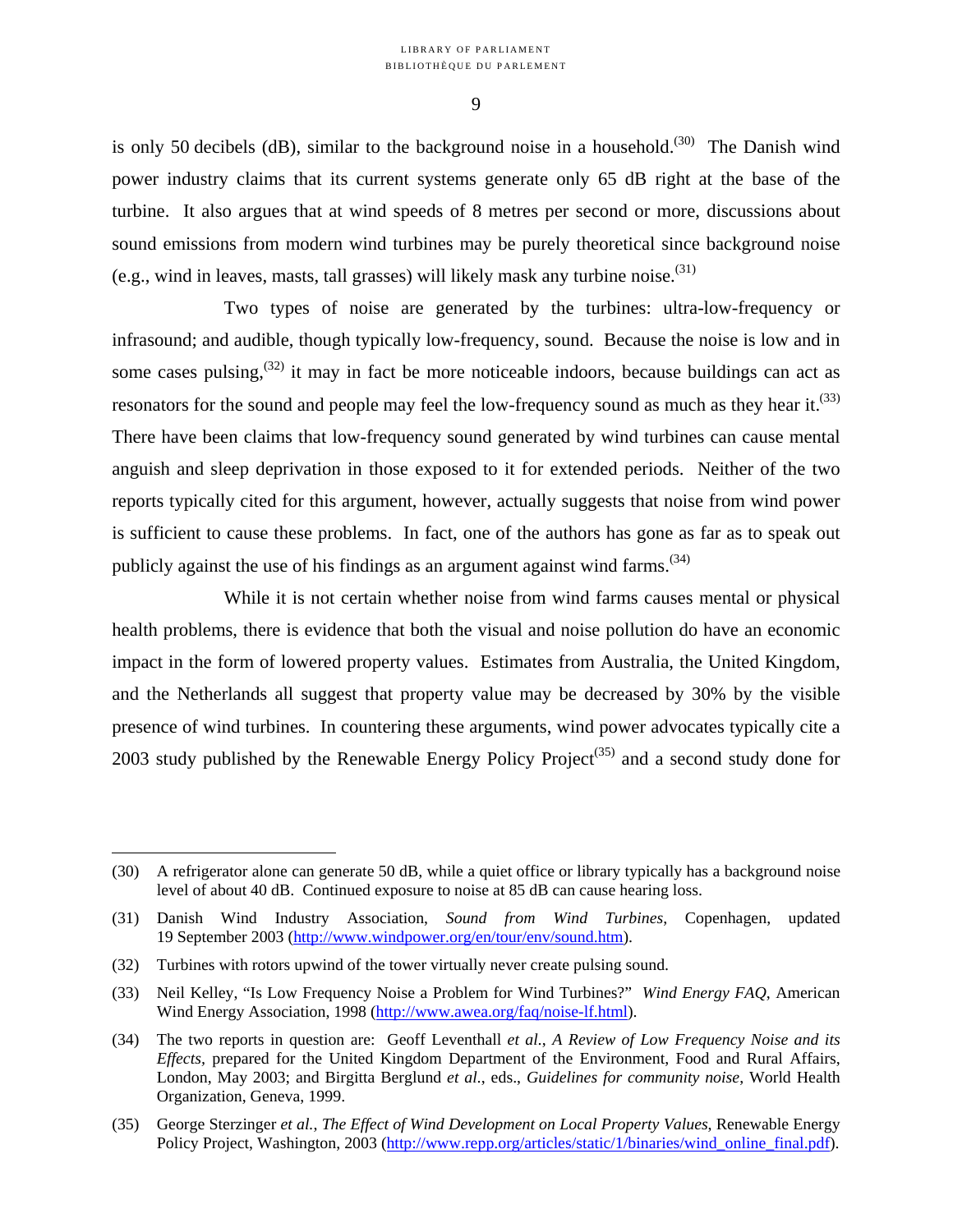the Phoenix Economic Development Group,  $(36)$  both of which concluded that turbines do not reduce property values. However, it has been noted by many, including real estate associations, that these studies used analytical methods that are not acceptable for this type of evaluation.

#### **D. Avian Injury and Mortality**

1

There is no doubt that wind turbines kill and injure birds.<sup> $(37)$ </sup> Direct causes of death are primarily contact with moving rotors, and also electrocution on contact with some system components. Indirect causes of death are habitat changes and altered avian behaviour in response to the presence of turbines. Even the strongest proponents of wind power concede that flight paths and bird habitat use must be considered when planning a new wind development. There is considerable debate, however, as to the number of birds killed and the effectiveness of various mitigation measures.

The Altamont Pass Wind Resource Area in California, with approximately 5,000 turbines, is the largest wind farm region in the world and is often cited as the prime example of wind turbines causing avian mortality. A recent study for the California Energy Commission on ways to reduce the number of bird deaths at Altamont estimates that the wind turbines kill 1,766 to 4,721 birds annually.<sup>(38)</sup> The same study, however, also points out that Altamont is not a suitable example of the impacts of modern wind farms on birds, because its turbines and farm design are outdated and not representative of a modern wind power facility. In particular, Altamont has a relatively large number of turbines, and their design is outdated: $(39)$ they have small, rapidly rotating blades, and many are mounted on trellis towers – two factors which the industry claims cause far more bird deaths than new, larger, slower turbines on pylontype towers. The study also blames the elevated number of bird deaths at Altamont on the poorly planned installation of turbines with respect to bird flight paths, lack of strategically placed bird

<sup>(36)</sup> Stephen Grover, *Economic Impacts of Wind Power in Kittitas County: Final Report*, prepared for the Phoenix Economic Development Group by ECONorthwest, Portland, 2002 (http://www.econw.com/pdf/kittitas.pdf).

<sup>(37)</sup> Wind turbines are also responsible for the death of numerous bats, but fewer data are available on this topic, which will not be addressed in this paper.

<sup>(38)</sup> BioResource Consultants, *Developing Methods to Reduce Bird Mortality in the Altamont Pass Wind Resource Area*, prepared for the California Energy Commission, Public Interest Energy Research Program: Final report No. 500-04-052, September 2004.

<sup>(39)</sup> Because the turbines are older and smaller, more of them are needed to generate the same output as would modern turbines. Shorter rotors sweep a smaller area and spin much more quickly than the long blades on new turbines.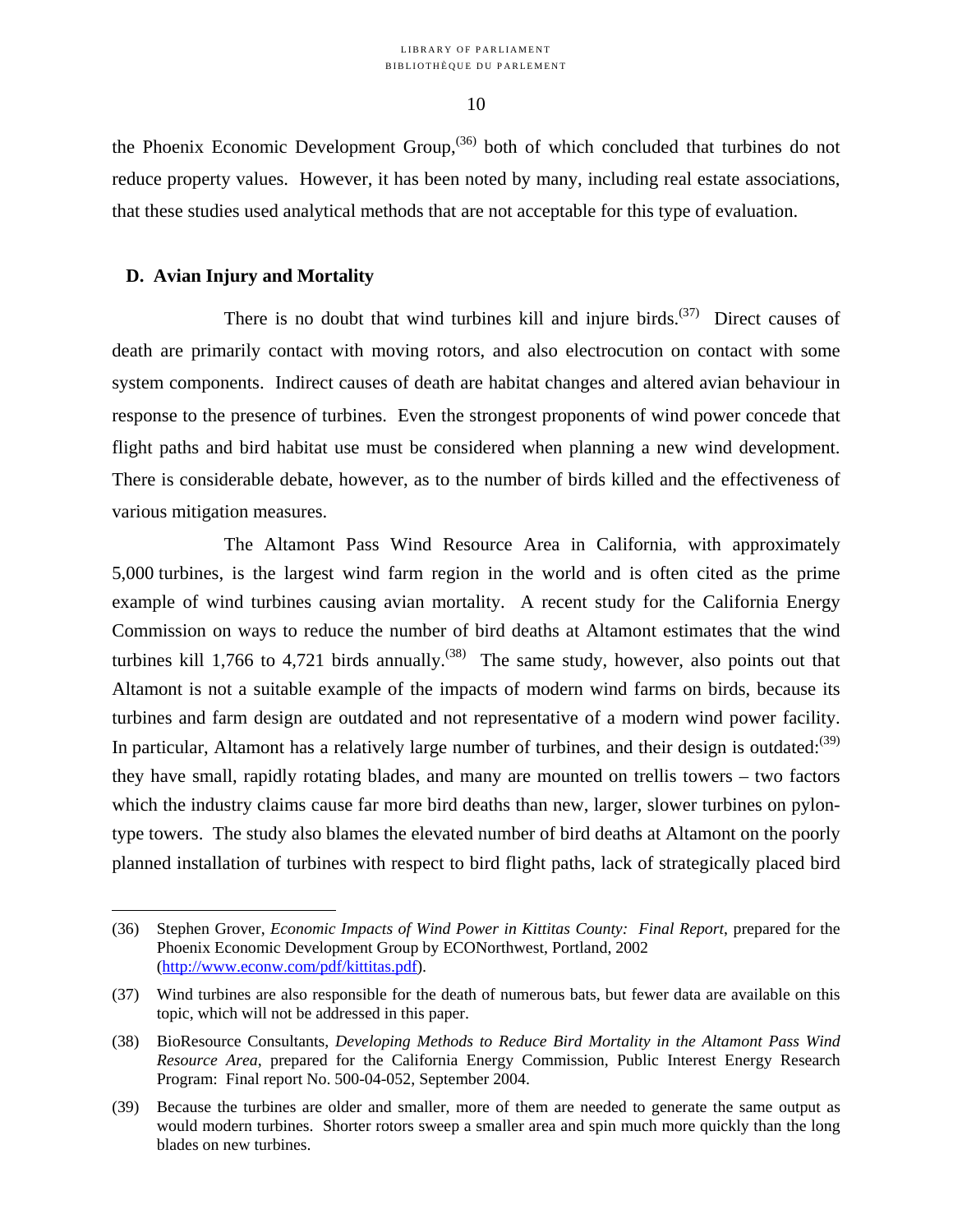deterrents, insufficient management of prey species that are attracted by the towers, and the presence of standing but non-operational turbines.

The National Wind Coordinating Committee (NWCC), which publishes information on avian mortality related to wind power, estimated in 2001 that the 15,000 turbines operating in the United States were killing  $33,000$  birds a year.<sup>(40)</sup> In November 2004, the NWCC reported an estimated 3.1 bird deaths annually per MW of wind-generating capacity for the United States outside of California, with a low of 1 bird death per MW at an open agricultural site and a high of 15 per MW in a fragmented mountain forest. The NWCC information on indirect mortality is less substantive, and reflects the current limited understanding of the effects of wind farms on bird habitat and behaviour.

Data from U.S sites and Altamont Pass in particular indicate that raptors may suffer relatively greater mortality from turbines than other types of birds. It has been postulated that land disturbance, increased human activity, and additional shelter offered by the structures all act to make wind farms attractive habitat for small rodents, the main prey of most raptors identified in the mortality data. In contrast to this thinking, however, nesting boxes for birds of prey are mounted directly on the turbines in Denmark.

Most of the raptors affected in the Altamont Pass area are protected by federal legislation, as are many other species of birds affected by wind farms in the United States and Canada.(41) Often, killing even one of these birds is a violation of federal law, even if the death is accidental. It is not clear how new proposals such as the five new wind farms in Ontario will address this potential legal liability. In Canada, there is no record of the federal government taking action against a person for accidentally killing birds protected under the *Migratory Birds Act*, with the exception of hunters claiming to have accidentally shot a protected species; but in the United States, organizations have taken civil action against turbine owners and operators.<sup>(42)</sup>

<sup>(40)</sup> Wallace P. Erickson *et al.*, *Avian Collisions with Wind Turbines: A Summary of Existing Studies and Comparisons to Others Sources of Avian Collision Mortality in the United States*, Western EcoSystems Technology Inc. for the National Wind Coordinating Committee, Washington, August 2001 (http://www.nationalwind.org/publications/avian/avian\_collisions.pdf). The NWCC notes that this report has not been subjected to its consensus process.

<sup>(41)</sup> In Canada, federal protection is afforded under the *Migratory Birds Act* and the *Species at Risk Act*.

<sup>(42)</sup> For example, the Centre for Biological Diversity has filed a suit against the developer of Altamont Pass and the Danish turbine manufacturer for the facility, claiming that the wind farm kills more than 60 golden eagles, 300 red-tailed hawks and 270 western burrowing owls annually. All of these species are federally protected in the United States and Canada.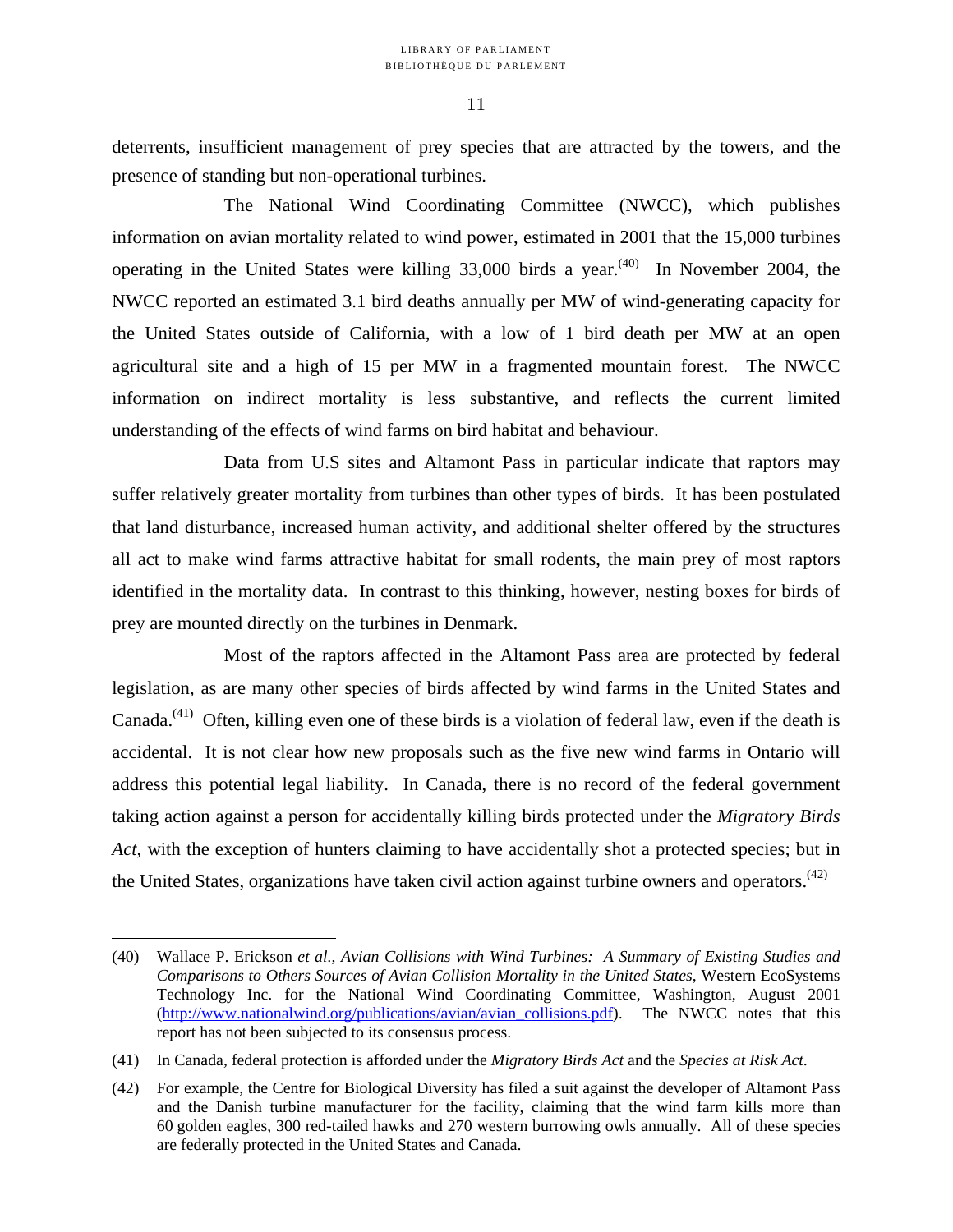#### **E. Land Use**

 $\overline{a}$ 

Wind farms, as the name implies, are expansive. In a 2004 National Center for Policy Analysis (NCPA) comparison of the "footprints" of various power generation facilities, wind power was estimated to require nearly 78 hectares (ha) per megawatt, while nuclear and coal required respectively about 0.7 and 0.8 hectares per megawatt.<sup> $(43)$ </sup> These numbers, however, may be on the high side. The Summerview wind power facility in Alberta will have a capacity of 130 MW when completed and use 2,023 hectares of land (15.6 ha/MW). A proposed facility for Reids Corners in Ontario will have a capacity of 75 MW and occupy 1,659 hectares of land (22.1 ha/MW). Ontario Power Generation's coal-burning Lambton Generating Station can produce 1,975 MW on 445 hectares (0.2 ha/MW). The energy-per-hectare rating of all three of these sites is roughly four times better than the NCPA estimates.

Wind power advocates do not deny that their systems require large areas of land (or sea), but counter that the actual space used by each individual tower is minimal and the space in between towers is still available for other uses. In this way, wind farms lend themselves to mixed land use, especially in agricultural settings, since the typical open expanses of agricultural areas often also provide a good wind resource.<sup> $(44)$ </sup> It is possible to cultivate crops or graze livestock around the individual turbines: in western Canada, cattle graze in pastures dotted with turbines for which the land-rental fees ensure a stable and predictable income to the farm owner. In addition, CanWEA and other industry groups claim that wind farms can also be integrated into industrial settings.

The expansive nature of wind farms requires extensive infrastructure to support the collection, control and distribution of generated power. In some cases the infrastructure, such as roads, power lines, and outbuildings, may have a greater environmental impact than the operation of the turbines. The extent of the environmental impact of such infrastructure depends largely on the nature of the site prior to its disruption. For example, opening up remote forests to mechanized access can cause major soil loss, habitat fragmentation, and changes in ecosystem functions. The presence of roads and structures such as utility poles and buildings with windows also increases the incidents of collisions with birds and animals. The installation of roads, power lines, substations, and outbuildings in an active agricultural area may cause similar problems, though probably to a lesser degree.

<sup>(43)</sup> H. Sterling Burnett, *Wind Power: Red Not Green*, Brief Analysis No. 467, National Center for Policy Analysis, Dallas, 2004 (http://www.ncpa.org/pub/ba/ba467/).

<sup>(44)</sup> The North America map from Archer and Jacobson (2005) shows that the best non-coastal wind resources are found in the U.S. midwest and the Canadian prairies.